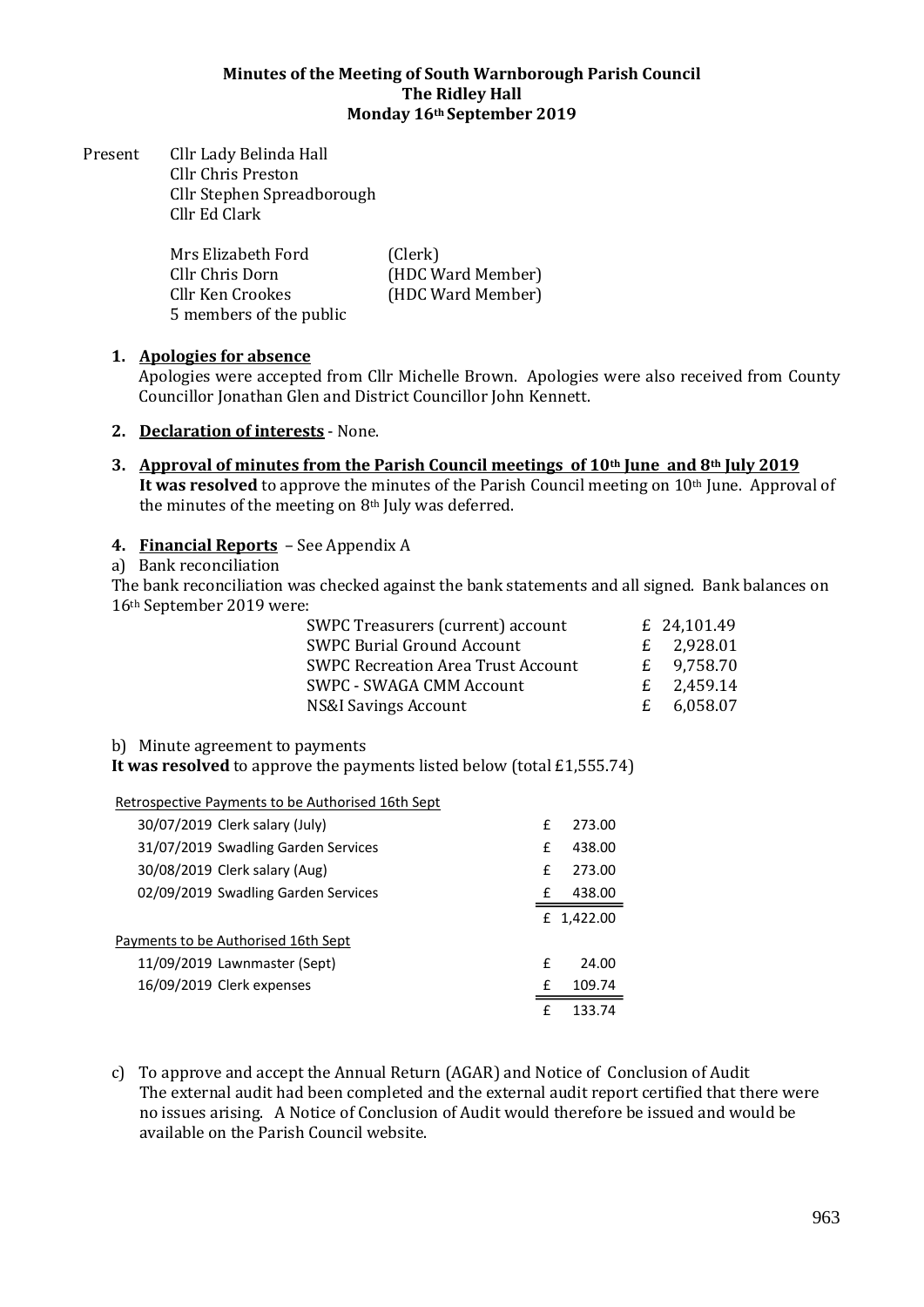# **5. Reports from Representatives**

**It was resolved** that Colin Hersey would be the new Highways Representative. David Hand was thanked again for his long service in this role. There would be a SWAGA committee meeting in September. The new floor had been installed in The Ridley Hall and was admired at the meeting. Volunteers were needed to help with a morning of tidying up the Village Green in late November. The date of the 2020 Village Fete would be Saturday  $13<sup>th</sup>$  June. The Parish Lengthsman would be requested to repair a barrier on Footpath 1 with HC Highways to supply the barrier. District Councillor Chris Dorn advised that consultants would be required for the production of a Neighbourhood Plan and that grants to fund such plans were still available.

# **6. To consider a new South Warnborough Parish Council Planning Protocol**

**It was resolved** to approve the update to the South Warnborough Parish Council Planning Protocol. A copy of the document is included as Appendix B and would be available on the Parish Council website.

# **7. To consider the following planning applications:**

a) **19/01417/PRIOR, 1 Ridleys Piece.** Notification of a Proposed Larger Home Extension for a proposed single storey extension to rear and the re-position of the existing rear facing bedroom window to the side elevation.

The application was discussed and **it was resolved** to submit the comment of no objection.

b) **19/01138/FUL, New Farm, Froyle Lane.** Permanent change of use of the land for the siting of temporary mobile homes as defined by Caravan Sites and Control Act 1960 as amended, to accommodate agricultural workers (retrospective).

The application was discussed and **it was resolved** to submit the comment of no objection.

**8. Update on other previous applications**  This was deferred.

## **9. Update from County Councillor**

County Councillor Jonathan Glen had sent apologies that he could not attend the meeting.

# **10. Update from District Councillor**

The latest round of consultation on the Hart Local Plan would close on 19th August. Hart District Council had received a £150K government grant for a Garden Village in the area of the proposed new settlement originally included in the new Local Plan. This development, the Shapley Heath Garden Village would be one of 19 Garden Villages which were to provide a total of 300K new houses nationally.

## **11. To consider the 2019 Housing Need Survey and recommendations**

The draft report on the 2019 Housing Need Survey had been received and its recommendations included that a development of 5 to 6 affordable homes should be provided in the village. Hart District Council had confirmed that the new Local Plan would allow for rural exception housing to be part of a larger development of market housing. It was agreed that the Council would meet with HARAH and the Hart District Council Housing Officer to discuss the report.

## **12. To decide an Action Plan for improvements to the Parish Council playground**

District Cllr Chris Dorn reported on the process for the installation of the new playground at Crondall. A resident noted that the SWAGA had been funded in part by a community grant from Veolia. The form and funding for improvements to the playground was discussed. **It was resolved** to try and secure longer term access to the recreation ground for the Parish by the extension of the lease or transfer of the freehold to the Parish Council. The Clerk would draft a letter to landowner regarding this.

#### **13. To consider the registration of The Poachers Inn PH as an Asset of Community Value It was resolved** to register The Poachers Inn PH as an Asset of Community Value

964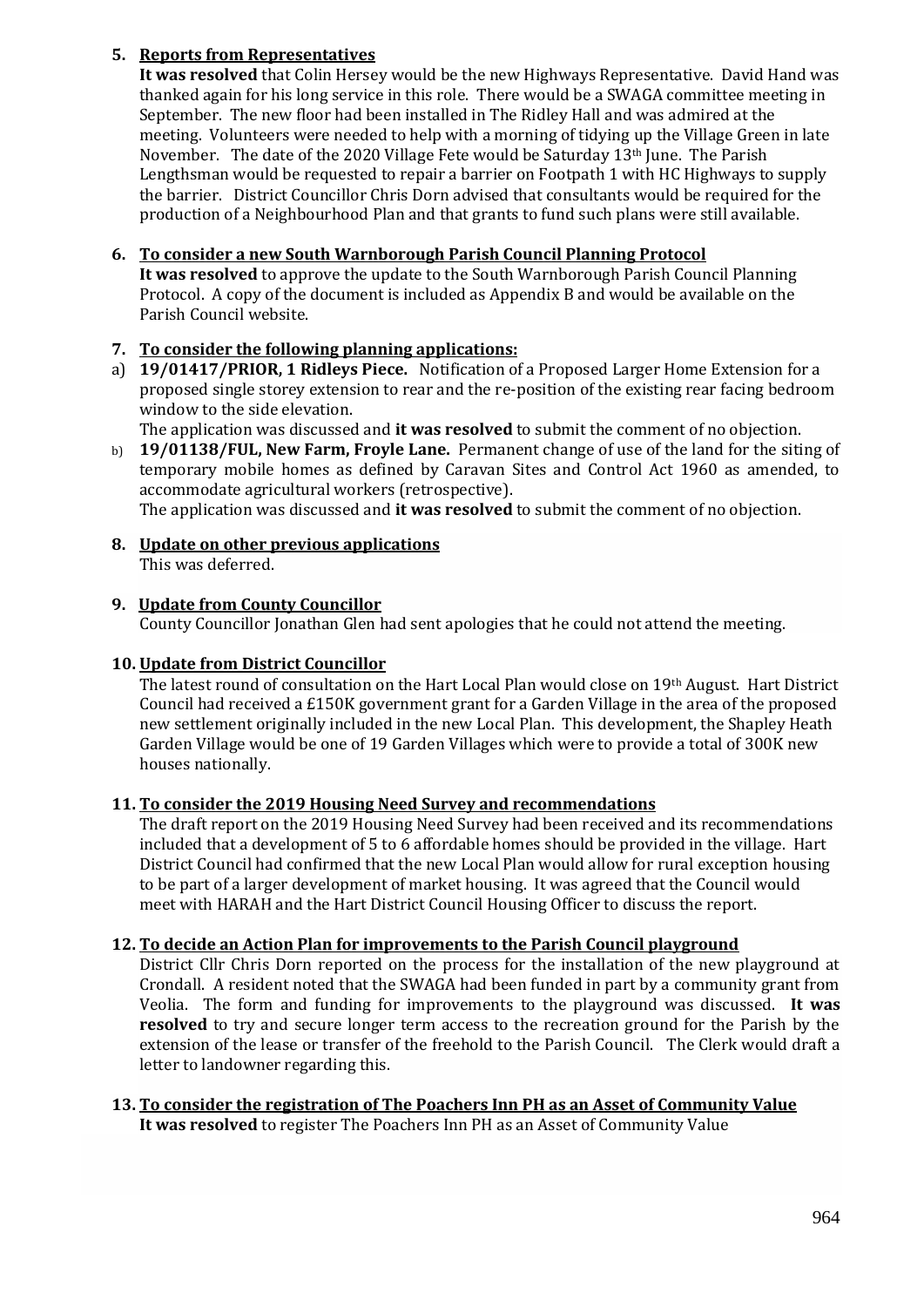#### **14. To consider the Winchfield PC letter to the Secretary of State for Housing, Communities and Local Government regarding the Shapley Heath Garden Village**

**It was resolved** to support the Winchfield Parish Council letter to the Secretary of State for Housing, Communities and Local Government regarding the Shapley Heath Garden Village.

# **15. To arrange an Autumn Clean-up of the Parish Council Burial Ground**

It was agreed to carry out an autumn clean-up of the Parish Council Burial Ground on the afternoon of Saturday 2nd November. A clean-up of St Andrews church yard would also be carried out that morning.

# **16. Questions and answers from the floor**

Acting in his role as Chairman of Crondall Parish Council, District Cllr Chris Dorn advised on the EHDC large development site consultation and **it was resolved** that South Warnborough Parish Council would submit a comment on the Northbrook site due to its potential negative traffic impacts in the local area.

## **17. To confirm date of next meeting**

The date of the next meeting would be Monday 11th November 2019 at 7.30pm in The Ridley Hall

The meeting finished at 9.25pm.

Signed Chairman Date **Date** 

Parish Clerk Elizabeth Ford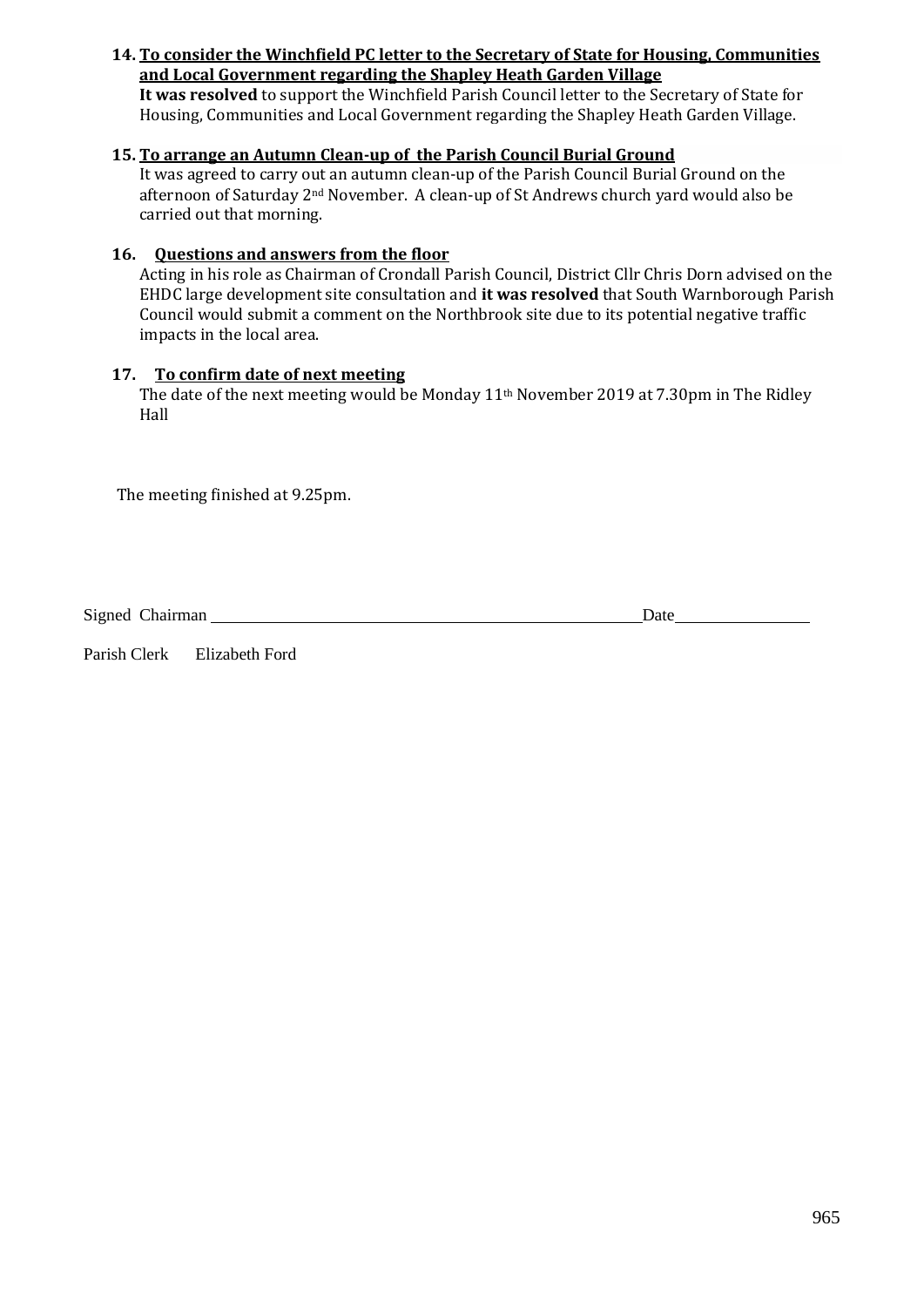# **Appendix A- Financial Summary for September 2019**

| <b>BANK BALANCES AS AT 16th September 2019</b> | <b>SWPC Treasurers Account</b>    |   | £ 24,101.49 |
|------------------------------------------------|-----------------------------------|---|-------------|
|                                                | <b>SWPC Burial Ground Account</b> | £ | 2,928.01    |
|                                                | <b>SWPC Recreation Area Trust</b> | £ | 9,758.70    |
| 30-Aug-19                                      | SWPC - SWAGA CMM                  |   | £ 2,459.14  |
| $01$ -Jan-19                                   | NS&I Savings Account              |   | 6,058.07    |
|                                                |                                   |   | £ 45,305.41 |

**SWPC TREASURERS ACCOUNT THE REAL BALANCE CARRIED FORWARD 7th July £ 25,781.49** 

|     | Receipts to 16th Sept                                    | £            |          |   |             |
|-----|----------------------------------------------------------|--------------|----------|---|-------------|
|     |                                                          | f            |          | £ | 25,781.49   |
|     | <b>Authorised Payments to 16 Sept</b>                    |              |          |   |             |
| 959 | 08/07/2019 Do the Numbers Ltd, internal audit            | f            | 190.00   |   |             |
| 961 | 18/06/2019 GK Benford, PL waste disposal                 | £            | 45.00    |   |             |
| 962 | 20/06/2019 Lawnmaster                                    | £            | 23.00    |   |             |
|     |                                                          | f            | 258.00   | £ | 25,523.49   |
|     | <b>Retrospective Payments to be Authorised 16th Sept</b> |              |          |   |             |
| SO. | 30/07/2019 Clerk salary (July)                           | f            | 273.00   |   |             |
| SO. | 31/07/2019 Swadling Garden Services                      | f            | 438.00   |   |             |
| SO. | 30/08/2019 Clerk salary (Aug)                            | f            | 273.00   |   |             |
| SO. | 02/09/2019 Swadling Garden Services                      | £            | 438.00   |   |             |
|     |                                                          | $\mathbf{f}$ | 1,422.00 |   | £ 24,101.49 |
|     | Payments to be Authorised 16th Sept                      |              |          |   |             |
| 964 | 11/09/2019 Lawnmaster (Sept)                             | f            | 24.00    |   |             |
| 965 | 16/09/2019 Clerk expenses                                | £            | 109.74   |   |             |
|     |                                                          | $\mathbf{f}$ | 133.74   | £ | 23,967.75   |
|     | <b>Outstanding Payments</b>                              |              |          |   |             |
| 963 | 07/07/2019 E Ford July expenses                          | £            | 42.79    |   | £ 23,924.96 |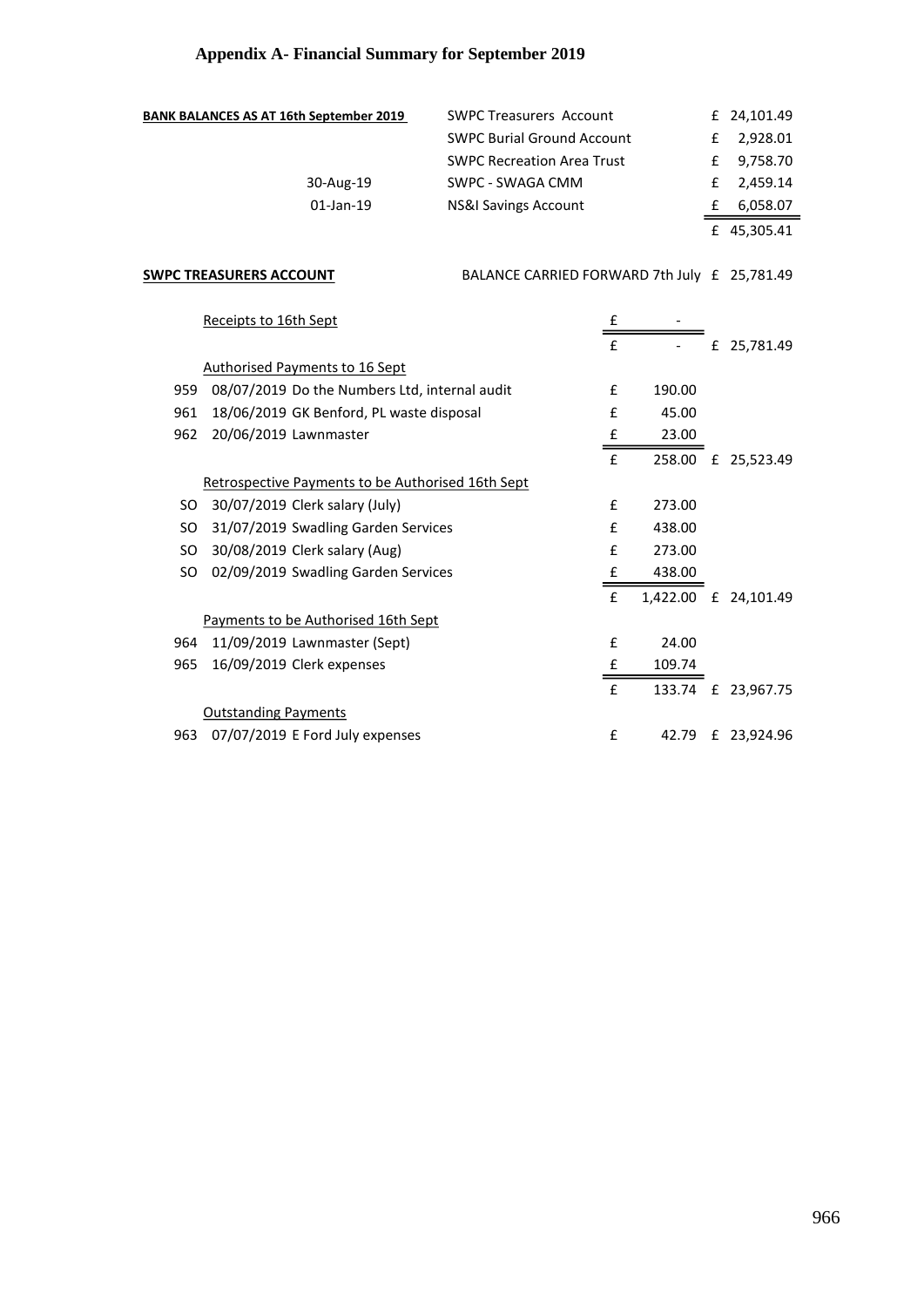# **Appendix B - South Warnborough Parish Council Planning Protocol, September 2019**

#### **Introduction**

The aim of this planning protocol is to:

- Confirm the Parish Council's role in the planning process
- Enable pre-planning meetings to be conducted without compromising the position of the Parish Council
- Enable the Parish Council to be lawful in its role in responding to planning applications, supporting the Planning Authority (primarily Hart District Council, but also others e.g. Hampshire County Council in the case of county matters) with local knowledge and representing the parish
- Confirm the Parish Council's role in agreements on any planning obligations entered into as part of a development

## **South Warnborough Parish Council's role in the planning process**

The Parish Council is a statutory body which can only act with the powers invested in it by law, is democratically elected and the closest tier of local government to the community it serves. This status gives the Parish Council increased access to information and increases the influence of the Parish Council in the planning process, but this has limits.

The Parish Council is a statutory consultee in the planning application process. There is therefore a requirement in law that the Planning Authority must consult with the Parish Council on planning applications. The Parish Council can then comment on an application and must do this by the end of the consultation period, normally 21 days, **but the decision on the application rests solely with the Planning Authority, which is in most cases Hart District Council.**

Publicity to let the public know when a planning application has been submitted is also the responsibility of the Planning Authority.

The Parish Council routinely receives notification from Hart District Council of all planning applications in the parish for new development (and for the occasional "county matters" applications from Hampshire County Council). The Parish Council also monitors the Hart DC website online planning information for other applications (e.g. pre-app, condition, listed building and tree works applications).

The planning consultation letters received by the Parish Council are posted on the Parish Council notice-board outside the Village Shop and all planning applications to be considered are listed on the agenda of the Parish Council meeting.

## **Pre-planning meetings**

The Parish Council welcomes the opportunity to raise issues which are important to the community with a developer at the early stages of a project to try and achieve the best option for the local community.

Such a "pre planning meeting" will be arranged and attended by the Clerk, will include at least two Councillors and will be entered into in a careful and considered manner.

The meeting will be to learn about a proposal and its implications and communicate local information which is of value to the project design but, importantly, such meetings are not to form or communicate the Parish Council opinion. The Parish Council decision to object, not object or support a proposal will not be made until an application has been submitted to the Planning Authority and the lawful response to the planning application made (see below).